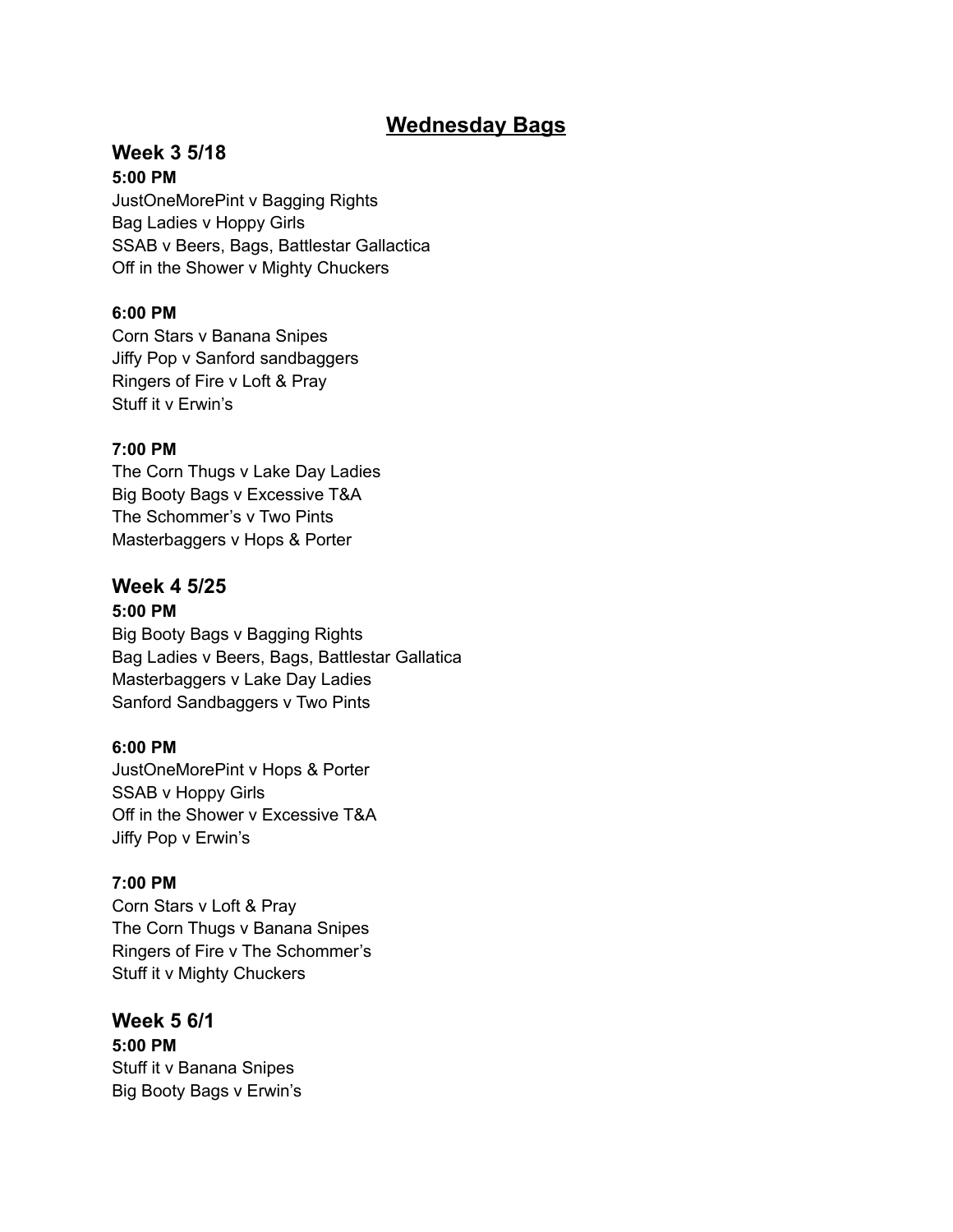Mighty Chuckers v Hoppy Girls Sanford Sandbaggers v Beers, Bags, Battlestar Gallactica

#### **6:00 PM**

JustOneMorePint v The Schommer's Ringers of Fire v Masterbaggers Jiffy Pop v Bagging Rights Bag Ladies v Lake Day Ladies

#### **7:00 PM**

SSAB v Loft & Pray Off in the Shower v Two Pints Corn Stars v Hops & Porter The Corn Thugs v Excessive T&A

## **Week 6 6/8**

**5:00 PM**

Off in the Shower v Hoppy Girls Jiffy Pop v Banana Snipes Stuff it v Beers, Bags, Battlestar Gallactica Loft & Pray v Hops & Porter

#### **6:00 PM**

Big Booty Bags v Sanford Sandbaggers Bag Ladies v Excessive T&A The Schommer's v Bagging Rights Masterbaggers v Two Pints

#### **7:00 PM**

JustOneMorePint v Erwin's The Corn Thugs v Corn Stars SSAB v Mighty Chuckers Ringers of Fire v Lake Day Ladies

## **Week 7 6/15**

**5:00 PM**

Ringers of Fire v Two Pints Stuff it v Hoppy Girls Bag Ladies v Mighty Chuckers The Schommer's v Banana Snipes

#### **6:00 PM**

JustOneMorePint v Sanford Sandbaggers SSAB v Corn Stars